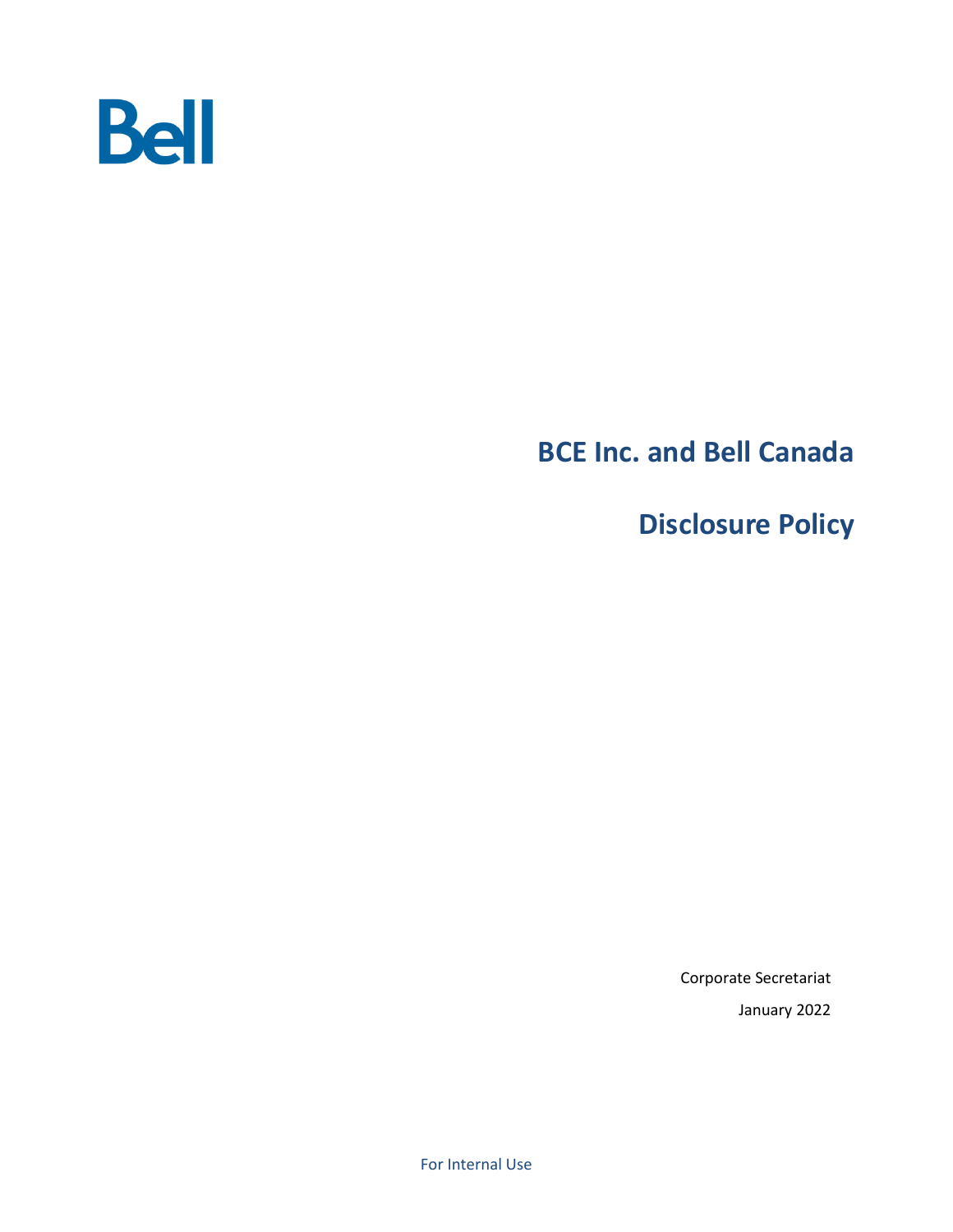## **1. POLICY OVERVIEW**

### **1.1 Purpose**

This Policy sets out disclosure policies, practices and procedures seeking to (i) ensure that communications to the investment community, the media and the general public by BCE Inc. (BCE) and Bell Canada (Bell) are timely, accurate, broadly disseminated and in compliance with all applicable legal requirements, and (ii) verify the accuracy and completeness of such communications.

## **1.2 Scope**

This Policy applies to BCE, Bell and their respective subsidiaries, other controlled entities and joint ventures, save and except for entities which have publicly traded securities specifically listed in Appendix A hereto. In this policy, each is referred to as a Corporation. This Policy applies to all directors, officers and employees of the Corporations.

This Policy covers communications in documents (including electronic documents) and oral statements (including oral statements made in meetings and telephone conversations with analysts and investors, interviews with the media as well as speeches, media conferences and conference calls).

### **1.3 Communication and Enforcement**

All directors, officers and employees of the Corporations will be advised of this Policy and its importance. All vice-presidents and officers of BCE and Bell will annually certify compliance with its terms.

Disciplinary action, including dismissal, may be taken should an officer or employee:

- violate this Policy
- deliberately fail to promptly report a violation or withhold relevant information concerning a violation
- fail to cooperate in the investigation of a known or suspected violation, or
- take action against an employee who reports a violation or breach of this Policy.

The matter may also be referred to the appropriate regulatory or legal authorities, which could lead to penalties, fines or imprisonment.

**A violation of this Policy may be reported through our confidential and anonymous Business Conduct Help Line at [clearviewconnects.com](https://www.clearviewconnects.com/home) on a 24/7 basis or by calling 1 866 298 2942 (toll free).**

Any employee who in good faith reports a violation of this Policy will be protected from threats of retaliation, discharge or other types of sanctions that are directly related to the disclosure of the violation.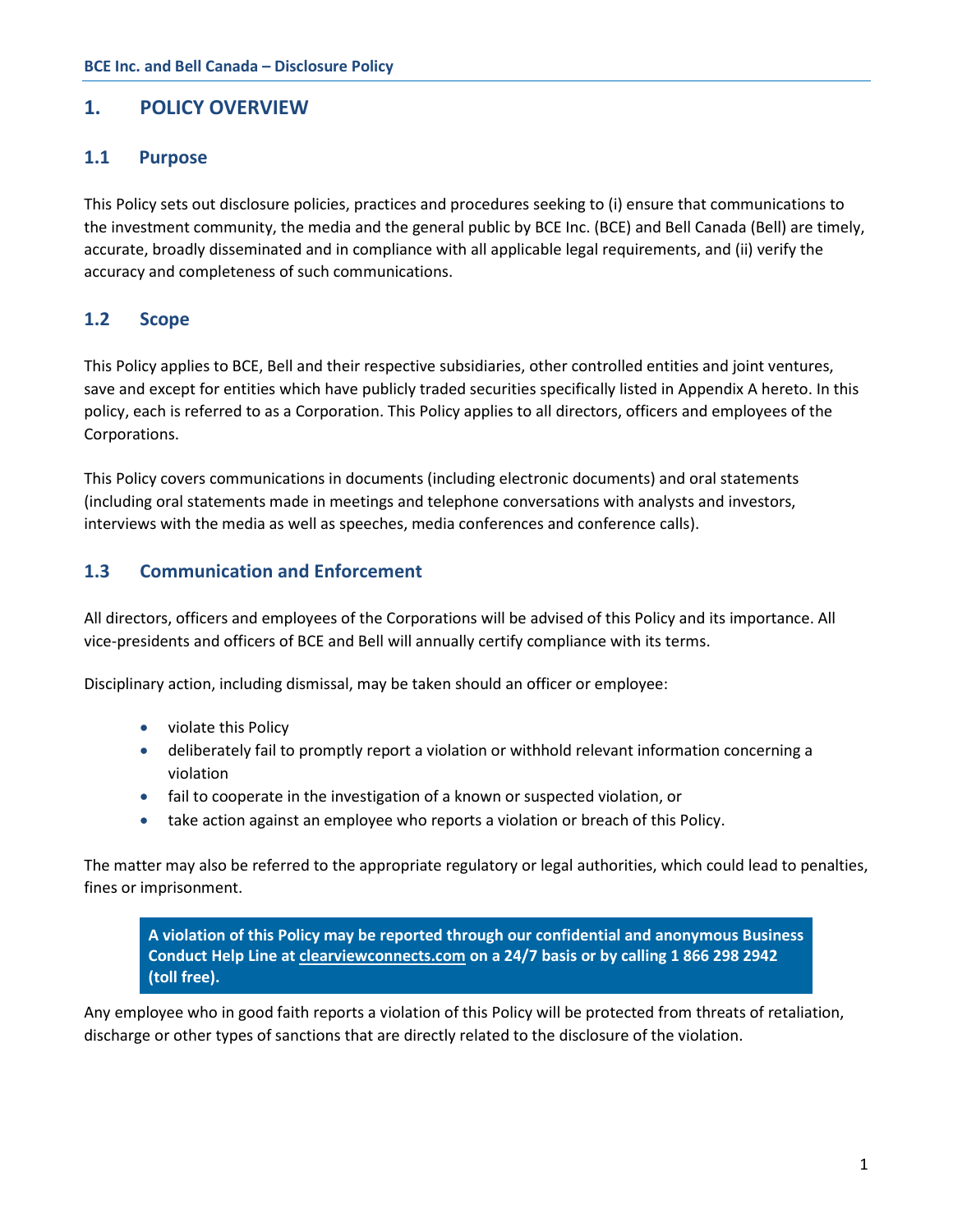## **2. POLICY DETAILS**

### **2.1 Disclosure and Compliance Committee**

Subject to Board of Directors' oversight, the BCE Disclosure and Compliance Committee (DCC) has the overall responsibility for the administration of this Policy. The DCC consists of the persons and has the responsibilities listed in Appendix B.

## **2.2 Guidelines**

#### *Guideline No. 1 - Disclosure of Material Information*

The Corporations adhere to the following basic disclosure principles:

- Material Information will be publicly disclosed via news release (distributed through a widely circulated news wire service) forthwith upon the information becoming known to management, or in the case of information previously known, forthwith upon it becoming apparent that the information is material.
- Previously undisclosed Material Information must not be disclosed to another person unless such disclosure is made in the "necessary course of business" (as shall be determined by the BCE Legal Department) and on a confidential basis. If previously undisclosed Material Information is inadvertently or voluntarily disclosed other than in the necessary course of business, this information must be immediately broadly disclosed via news release.
- Announcement of an intention to proceed with a transaction or activity that constitutes Material Information should generally be made when a decision has been made to proceed with it by the Board of Directors.
- Disclosure must include any information the omission of which would make the rest of the disclosure misleading.
- Unfavourable Material Information must be disclosed as promptly and completely as favourable information.
- The materiality of information cannot be altered by breaking down the information into smaller, non-material components.
- Disclosure of Material Information must be monitored to determine whether earlier disclosure of Material Information has become misleading as a result of intervening events and whether there is an obligation to update such earlier disclosure.
- Quarterly financial results will only be publicly released after Board of Directors' or Audit Committee's approval of the financial statements (as may be required by applicable legal requirements)

**Material Information is any fact that would reasonably be expected to have a significant effect on the market price or value of BCE's or Bell's securities or any fact that there is a substantial likelihood that a reasonable investor would consider important in deciding whether to buy, hold or sell a security of BCE or Bell. For example, but without limitation, information relating to quarterly financial results, key operating metrics (such as quarterly subscriber additions or losses), financial guidance, business plans, normal course issuer bids, changes in dividend payments or policies, material planned business acquisitions or dispositions, changes to the board of directors or senior management, changes in credit ratings or outlook, significant new products and services before they are launched and cybersecurity incidents, may constitute Material Information.**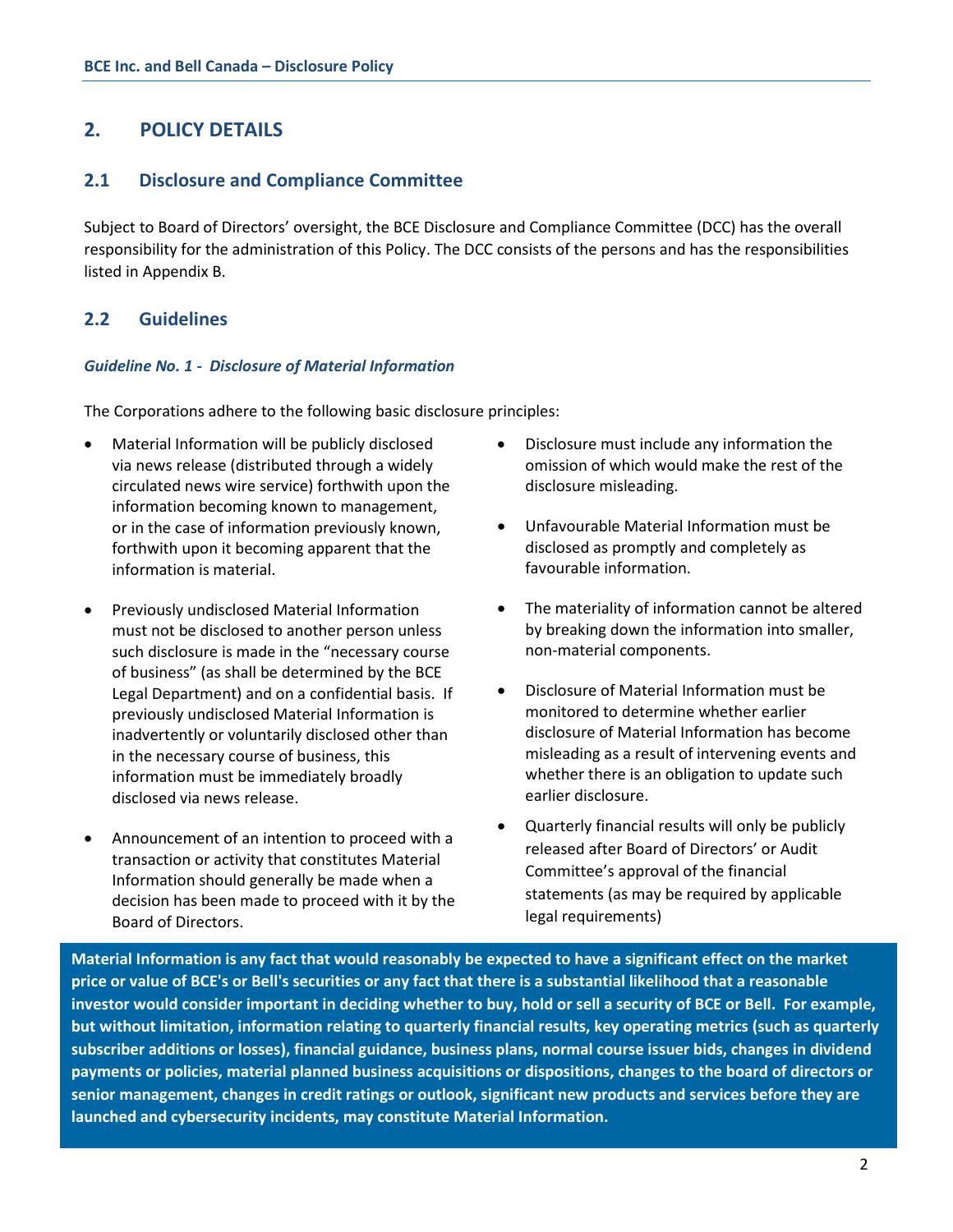Public disclosure may be delayed if the DCC determines that such public disclosure would be unduly detrimental to BCE or Bell, in which case the information will be kept confidential temporarily to the extent permitted by law.

The BCE Investor Relations, Communications and Legal Departments are responsible for determining the materiality of information. These departments should consult with the DCC as necessary.

#### *Guideline No. 2 - Verification of Accuracy and Completeness of Publicly Disclosed Information*

The DCC is responsible for ensuring that adequate processes are in place for verifying the accuracy and completeness of information to be contained in public disclosure documents.

Each employee responsible for drafting all or part of a document or oral statement intended to be publicly disclosed shall carefully verify the completeness and accuracy of the information disclosed therein.

The processes for preparing, reviewing and approving BCE's and Bell's key Principal Documents, as defined in Appendix C, as well as for verifying the accuracy and completeness of the information disclosed therein, and for disseminating such documents within the relevant Corporations, are outlined in BCE's and Bell's Disclosure Controls and Procedures. Reference should be made to such Disclosure Controls and Procedures for more details.

The Corporate Responsibility Board is responsible for the oversight of the processes for preparing, reviewing, verifying and approving the corporate responsibility and environmental, social and governance (ESG) information to be contained in public disclosure documents. The Corporate Responsibility Board will report its findings to the DCC.

#### *Guideline No. 3 - Maintaining Confidentiality*

Efforts will be made to limit access to confidential information and undisclosed Material Information to only those who need to know the information. Please refer to the Bell Code of Business Conduct for additional information concerning the obligation of directors, officers and employees to maintain the confidentiality of corporate information.

#### *Guideline No. 4 – Designated Spokespersons*

The Corporations' designated spokespersons are responsible for communications with the investment community, the media and the general public, as the case may be, on a regular basis.

The Corporations' designated spokespersons are: the Chair of the BCE and Bell Boards of Directors, the President and Chief Executive Officer, the Group President, Bell Mobility and BRSB of BCE and Bell, as well as all their direct executive reports at the CP7 level, the persons holding the titles of controller, chief legal officer and treasurer at BCE or Bell, and all senior vice-presidents, vice-presidents, directors and senior managers in the Communications and Investor

**Employees who are not authorized spokespersons must not respond under any circumstances (including on a "no-names" or "off the record" basis) to inquiries from the investment community or the media, unless specifically asked to do so by an authorized spokesperson.** 

**Any inquiries shall be referred to the Communications Department or in the case of inquiries from the investment community, to the Investor Relations Department.**

3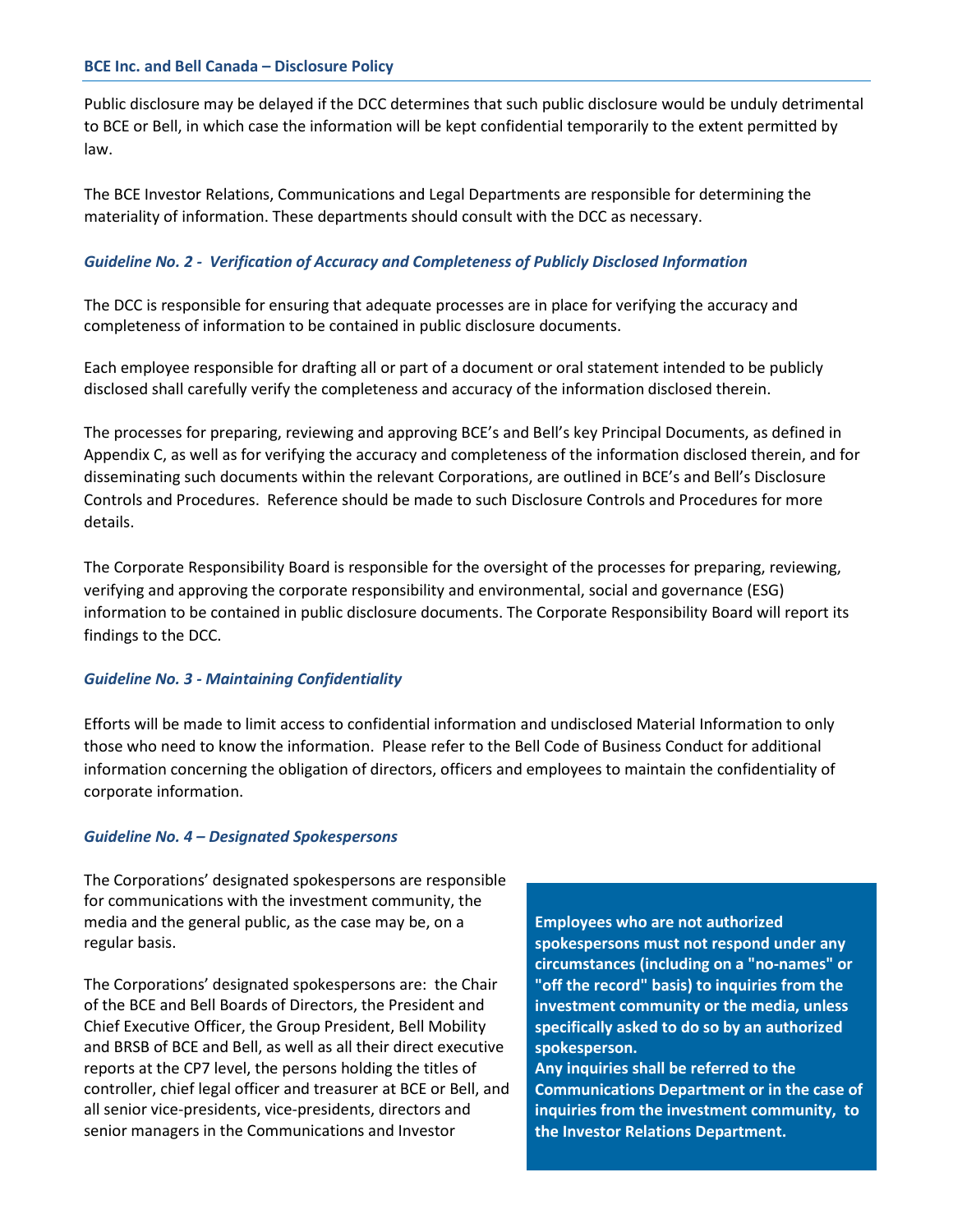Relations Departments of BCE and Bell. The DCC may appoint such additional designated spokesperson as it shall deem appropriate.

#### *Guideline No. 5 – Rumours*

BCE and Bell should not comment, affirmatively or negatively, on rumours, unless otherwise authorized by the Legal Department. This also applies to rumours on the Internet. Designated spokespersons will respond to rumours, generally saying: "It is our policy not to comment on market rumours or speculation."

If the rumour is founded in whole or in part, BCE or Bell will consider whether immediately issuing a news release disclosing the relevant information would be appropriate. Should a stock exchange request that BCE or Bell make a definitive statement in response to a market rumour that is causing significant volatility in BCE's or Bell's securities, the BCE Investor Relations and Legal Departments and, if necessary, the DCC will consider the matter and decide whether to make a policy exception.

If Material Information has been leaked and appears to be affecting trading activity in BCE's or Bell's securities, BCE or Bell will consider taking steps to ensure that a full public announcement is made, confirming or denying the information that has leaked.

#### *Guideline No. 6 - Conference Calls and Webcasts*

Media and analysts conference calls and webcasts will normally be held in connection with quarterly earnings announcements and major corporate developments, whereby access shall be provided simultaneously to all interested parties, some as participants by telephone and others in a listen-only mode by telephone or via a webcast on the Internet, except when the Chief Executive Officer or the Chief Financial Officer determines that it is not necessary.

BCE will, provided that there is sufficient time, provide advance notice of a conference call and webcast, by issuing a media advisory (distributed through a widely circulated news wire service). In addition, BCE will post the information on its website and may send invitations to analysts, institutional investors, the media and others.

#### *Guideline No. 7 - Individual and Group Meetings with Analysts, Investors and the Media*

BCE and Bell recognize that meetings with analysts and significant investors are an important element of their investor relations program. Provided that they comply with this Policy, BCE and Bell will meet or communicate with analysts and investors as appropriate.

The Corporations' spokespersons will provide only publicly disclosed information or non-Material Information in individual and group meetings.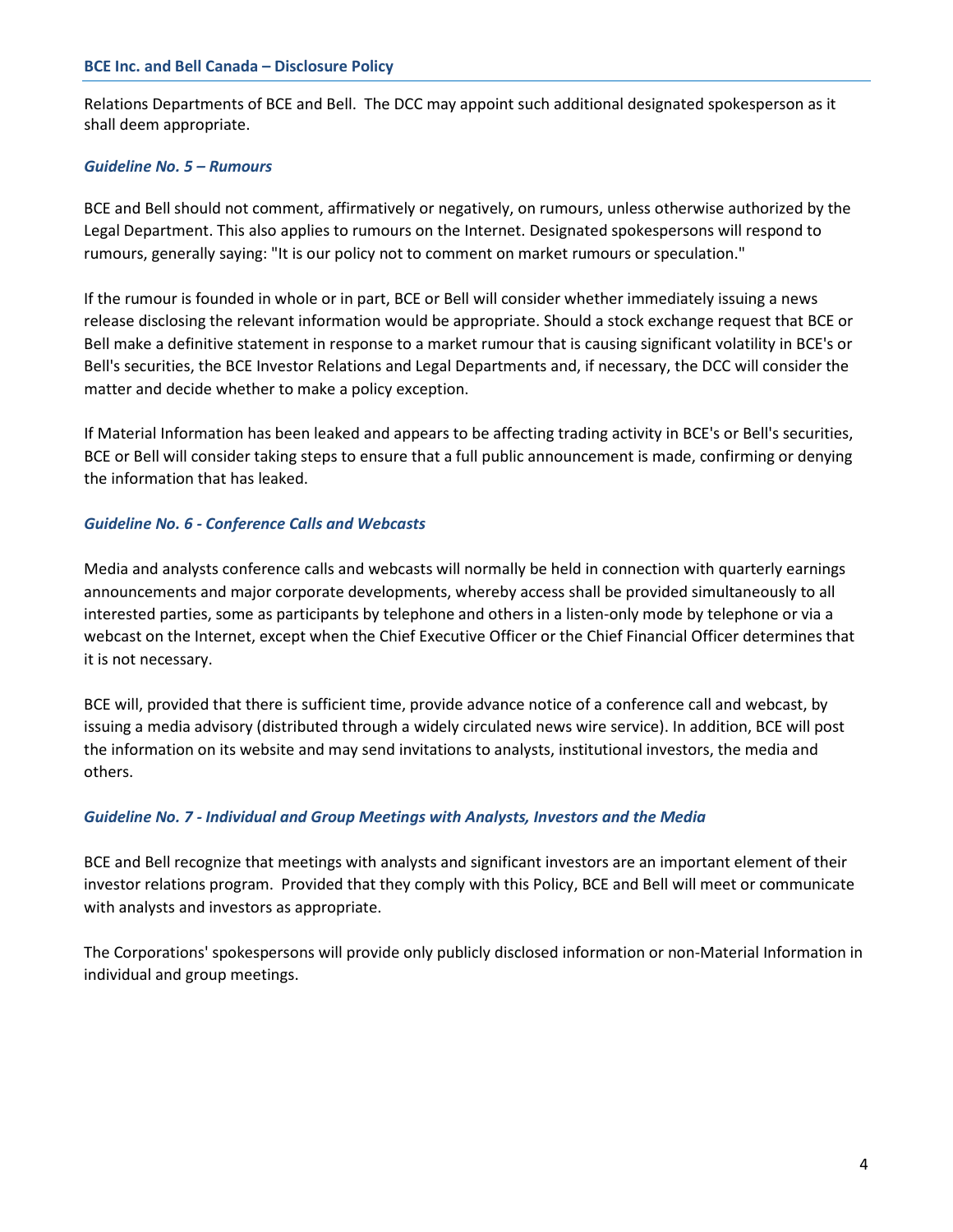#### *Guideline No. 8 - Analyst Reports and Models*

If requested, BCE and Bell may review analysts' draft research reports or models solely for the purpose of correcting factual errors of publicly disclosed information. BCE will limit its comments in responding to analysts' inquiries to publicly disclosed information and non-Material Information. BCE will not confirm, or attempt to influence, an analyst's opinions or conclusions and will not express comfort with an analyst's model and earnings estimates. BCE will not provide analyst reports through any means to persons outside of BCE, including posting such information on its website.

#### *Guideline No. 9- Forward-Looking Information*

Forward-looking information ("FLI") may be provided from time to time to enable the investment community to better evaluate a Corporation's prospects. FLI includes all disclosure regarding possible events, conditions or results of operations that is based on assumptions about future economic conditions and courses of action and includes forecasts and projections. FLI includes guidance concerning items such as revenues, Adjusted EBITDA, Adjusted EPS, free cash flow and capital intensity. Should a Corporation elect to disclose material FLI in continuous disclosure documents, speeches, conference calls, etc., the following guidelines will be observed:

- *Approval of Guidance and Other Material FLI -* Financial guidance and other material FLI to be publicly disclosed by BCE or Bell, as well as any subsequent confirmation or modification of such financial guidance and other material FLI, shall be approved by the DCC, the BCE Audit Committee and the Board of Directors of BCE.
- *News Release -* FLI, if deemed material, will first be broadly disseminated via news release, in accordance with this Policy.
- *Cautionary Language -* In the case of FLI provided in writing, the document in which the FLI is contained will contain cautionary language and statements of material risk factors and

assumptions approved by the Legal Department. In the case of FLI provided orally, the speech, conference call, etc., will be preceded by a verbal statement approved by the Legal Department.

• *Prior Guidance -* BCE's or Bell's comments following the provision of quarterly or annual guidance will be limited to referring to the prior guidance as at the date on which it was publicly disclosed but clearly stating that, except as may be required by Canadian securities laws, BCE or Bell has no duty or intention of updating the guidance.

#### *Guideline No. 10 - Quiet Periods*

In order to avoid the potential for illegal "selective disclosure" of Material Information, or the perception or appearance thereof, a Corporation's designated spokespersons will not, except following consultation with and approval by the Legal Department, as the case may be, from the beginning of a quarter until the results of such quarter are publicly announced by press release, comment on the status of such quarter's operations or expected results.

During such period of time, a Corporation may nevertheless conduct discussions, initiate or participate in meetings, investor conferences and telephone conversations relating to non-earnings information with analysts, the media or investors provided it concerns publicly available or non-Material Information. Should inquiries be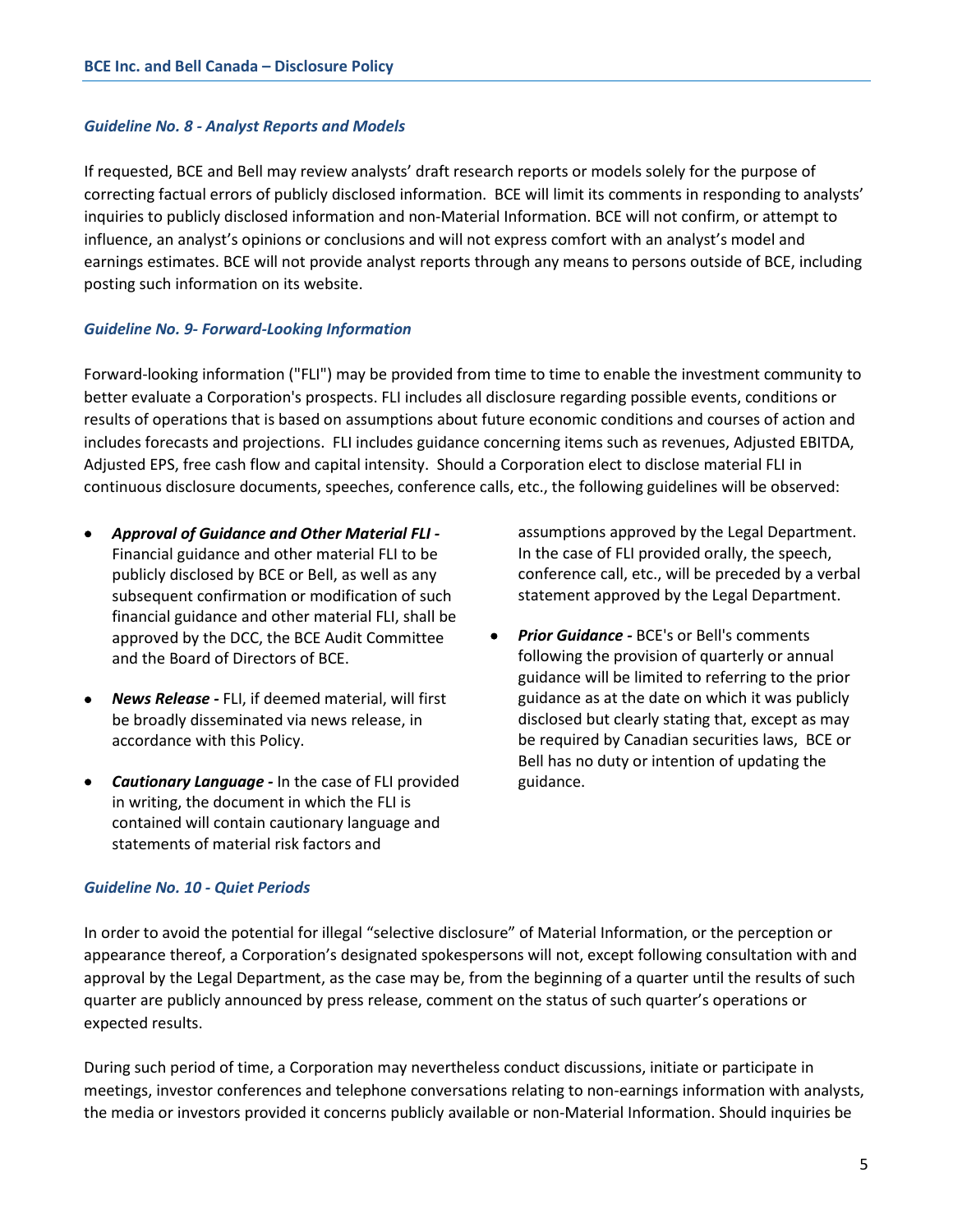made concerning expected results, BCE and Bell will clearly state to participants that they will not discuss matters relating to earnings prospects.

#### *Guideline No. 11 - Electronic Communications*

This Policy also applies to electronic communications. Accordingly, officers and employees responsible for written and oral public disclosures shall also be responsible for ensuring that disclosure of information on a Corporation's website or through other electronic means is done in a manner that complies with this Policy. In order to ensure that no undisclosed Material Information is inadvertently disclosed, directors, officers and employees of any Corporation, other than authorized spokespersons, are not authorized to speak on behalf of a Corporation and disclose matters pertaining to BCE's activities or its securities or the activities or securities of any other BCE group company through social media sites like Facebook, Instagram, Linked In, Snapchat, Twitter or YouTube, including the social media sites or accounts of directors, officers or employees of BCE, Bell or any other Corporation, even if it is to correct rumours or defend the relevant BCE group company.

Directors, officers or employees who encounter such discussions or disclosures should immediately advise the BCE Investor Relations or Communications Department.

## **3. CONTACT PERSONS**

| <b>Ildo Ricciuto</b><br>Assistant General Counsel, Financings and<br>Compliance<br>(for legal questions)<br>Telephone: (514) 786-3931<br>ildo.ricciuto@bell.ca | <b>Thane Fotopoulos</b><br>Vice-President - Investor Relations<br>Telephone: (514) 870-4619<br>thane.fotopoulos@bell.ca |
|----------------------------------------------------------------------------------------------------------------------------------------------------------------|-------------------------------------------------------------------------------------------------------------------------|
| <b>Tammy Scott</b>                                                                                                                                             | <b>Martin Cossette</b>                                                                                                  |
| Senior Vice-President – Communications                                                                                                                         | Vice-President, Legal & Corporate Secretary                                                                             |
| Telephone: (613) 785-0300                                                                                                                                      | Telephone: (514) 391-5213                                                                                               |
| tammy.scott@bell.ca                                                                                                                                            | martin.cossette@bell.ca                                                                                                 |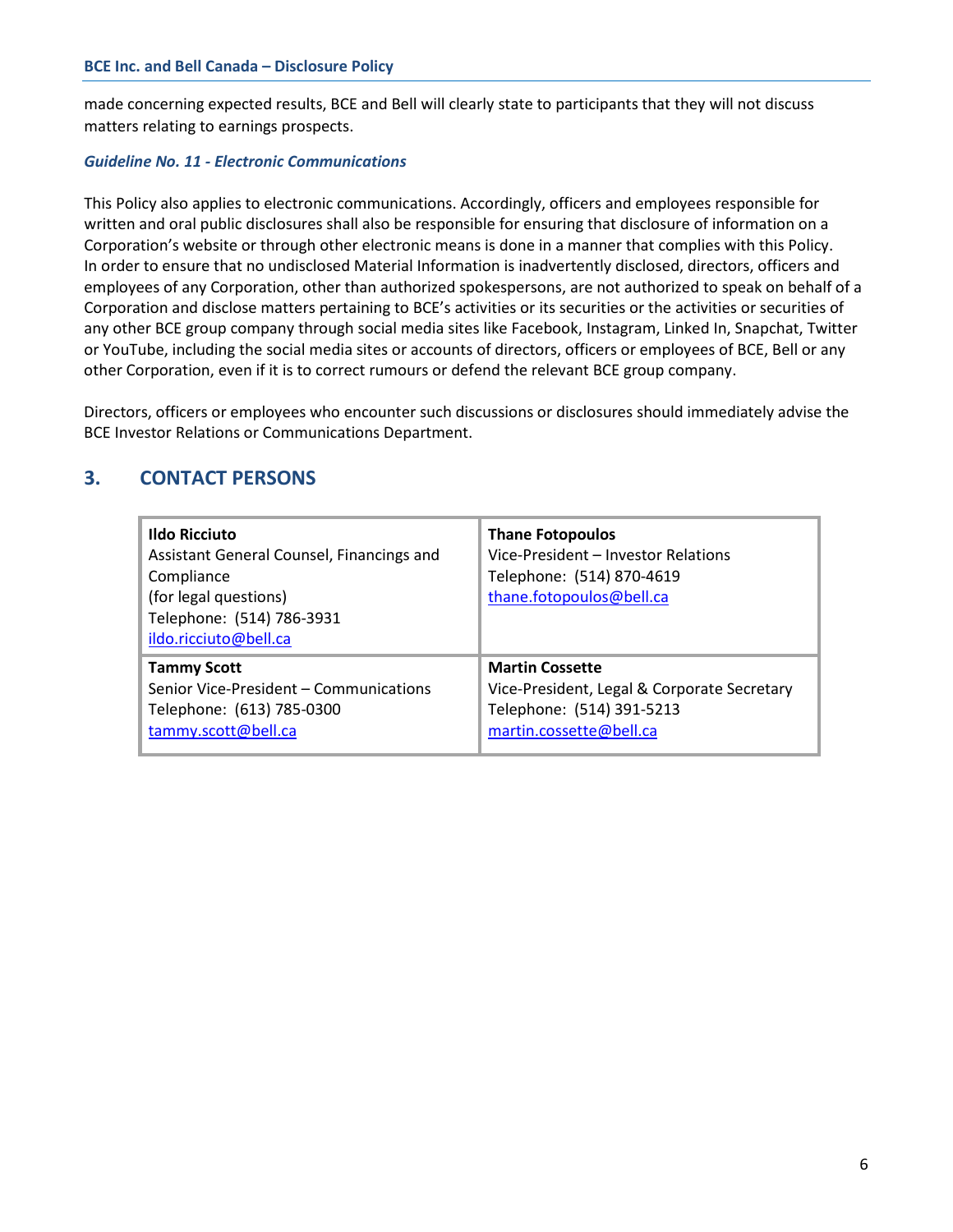## **APPENDIX A**

## **BCE SUBSIDIARIES, OTHER CONTROLLED ENTITIES AND JOINT VENTURES WITH PUBLICLY TRADED SECURITIES THAT SHOULD HAVE THEIR OWN DISCLOSURE POLICY**

There are currently no such subsidiaries, other controlled entities or joint ventures.

## **APPENDIX B**

## **COMPOSITION AND RESPONSIBILITIES OF THE DISCLOSURE AND COMPLIANCE COMMITTEE**

The DCC consists of the persons holding the following or comparable positions:

- Chief Financial Officer
- Chief Legal Officer
- Controller
- Treasurer
- Corporate Secretary
- persons in charge of:
	- Investor Relations
		- Communications
		- Taxation
	- Internal Audit
	- Risk Management
	- Human Resources
	- Corporate Responsibility
	- Corporate Security, and
- such additional officers and employees as may be deemed appropriate by the DCC.

Under special circumstances, a member of the DCC may delegate to one of his or her subordinates, for specific purposes, his or her functions as a member of the DCC. A sub-committee of the DCC, including the Chief Financial Officer or the Chief Legal Officer (or their delegate) and a member of Bell's Communications Department and BCE's Investor Relations Department, may act for the entire DCC when the Chief Financial Officer or the Chief Legal Officer deems that it is impractical for the entire DCC to convene.

The DCC is generally responsible for overseeing the applicable disclosure practices set forth in this Policy.

More specifically, the DCC is ultimately responsible to the BCE and Bell Boards of Directors for, among other things: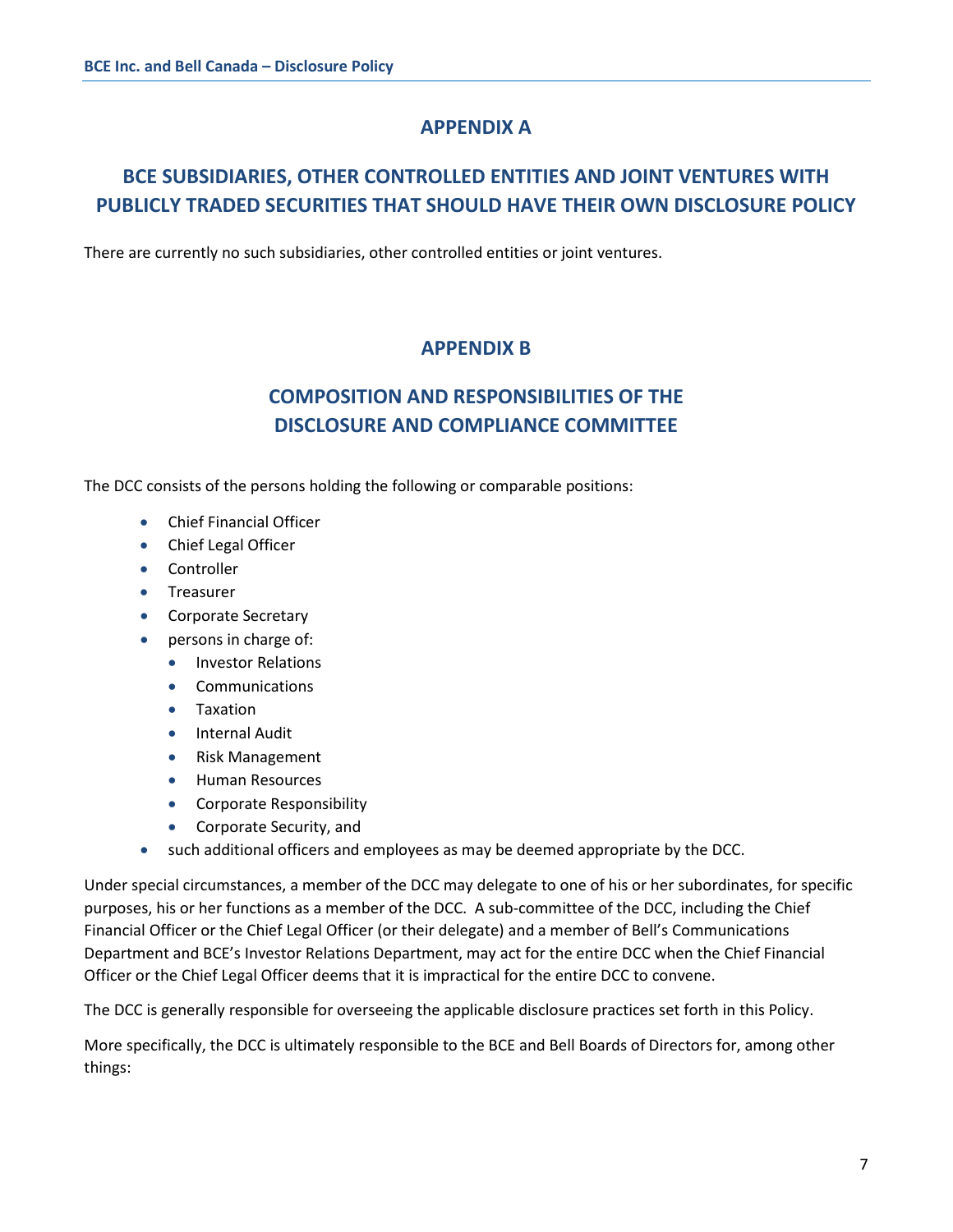- **1.** Implementing and administering this Policy;
- **2.** Monitoring the effectiveness of and compliance with this Policy and reporting thereon quarterly to the BCE Audit Committee;
- **3.** Reviewing and updating, if necessary, this Policy on an annual basis as needed to reflect developments and seek to ensure compliance with changing regulatory requirements. The DCC shall report to the BCE Corporate Governance Committee, and to the BCE and Bell Boards of Directors, any changes proposed to be made to this Policy that the Chief Legal Officer considers to be material. Changes proposed to be made to this Policy that the Chief Legal Officer does not consider to be material shall only be reported to and, if deemed appropriate, approved by the DCC;
- **4.** Educating directors and the appropriate officers and employees about disclosure issues and this Policy;
- **5.** Assessing materiality and approving content and timing of dissemination of public disclosure (or determining not to make any such public disclosure) when materiality issues are referred to the DCC by the Legal, Investor Relations or Communications Departments;
- **6.** Approving any changes to the designation of spokespersons;
- **7.** Reviewing BCE's annual and quarterly disclosure documents before submission to the BCE Audit Committee;
- **8.** Ensuring that appropriate processes are in place for verifying the accuracy and completeness of information disclosed in documents filed with securities regulatory authorities or stock exchanges or otherwise publicly disseminated or contained in public oral statements; and
- **9.** Ensuring that when a material public disclosure requires correction, such correction is timely and made under the supervision of the DCC.

Refer to the BCE Inc. DCC's Charter for more details concerning the DCC including its responsibilities.

## **APPENDIX C**

## **PRINCIPAL DOCUMENTS**

Principal Documents consist of:

- o Annual and quarterly MD&As and financial statements;
- o Annual information forms;
- o Information circulars for shareholders' meetings;
- o Corporation's press releases relating to financial matters;
- o Safe harbour notices concerning forward-looking statements;
- o Forms 40-F filed with the U.S. Securities and Exchange Commission; and
- $\circ$  Quarterly supplementary financial information filed with securities regulatory authorities.